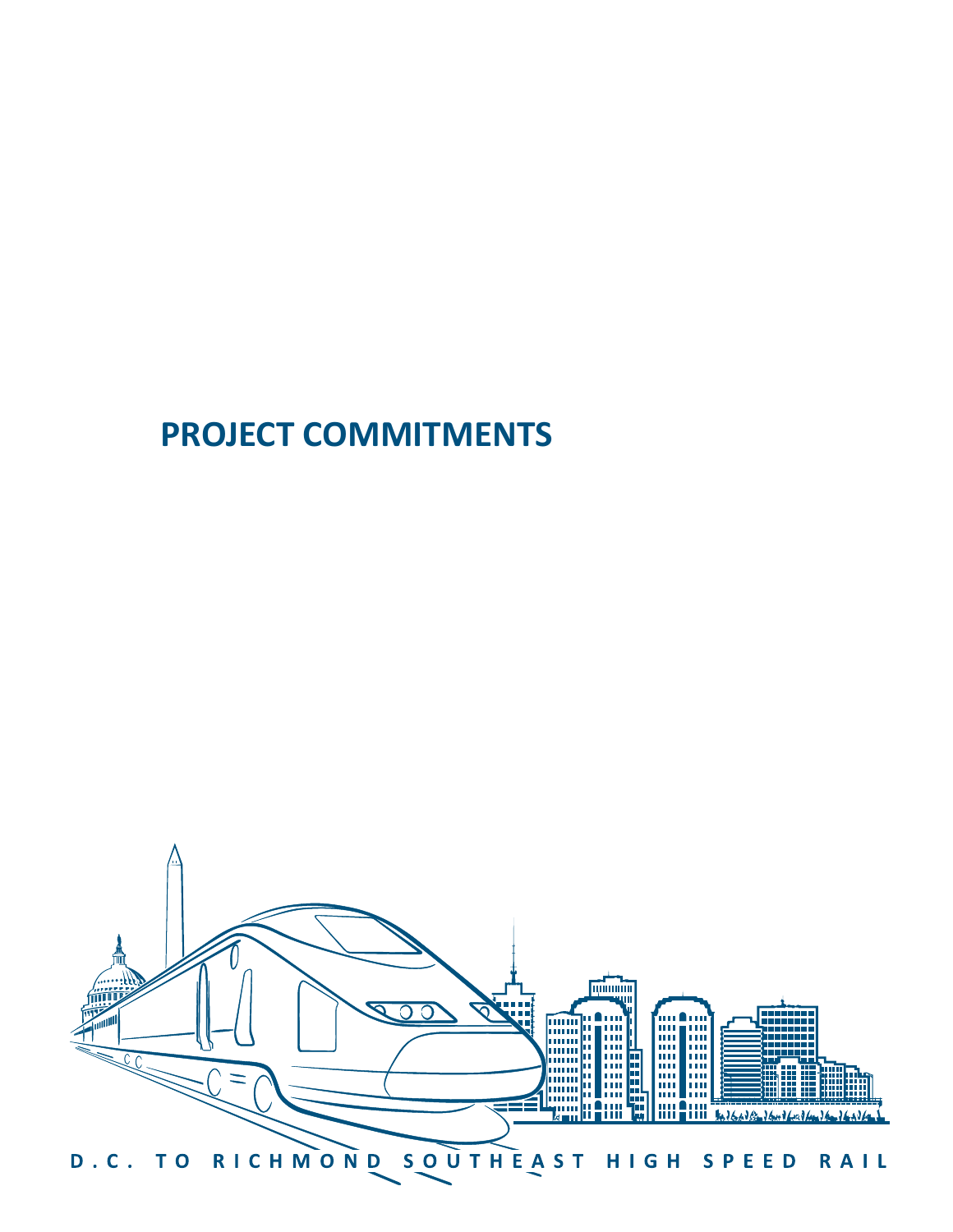# **PROJECT COMMITMENTS**

The following special commitments are the result of agency consultations, comments on the Draft Environmental Impact Statement (EIS), and regulatory requirements for the Washington, D.C. to Richmond Southeast High Speed Rail (DC2RVA) Project. Details for the basis of the commitments are included in the mitigation discussions in both the Draft and Final EIS, including the responses to agency and public comments on the Draft EIS. Each commitment has been agreed to by the Virginia Department of Rail and Public Transportation (DRPT) and will be implemented, as appropriate, in the Project's design and construction phases. The Project will be designed and constructed in increments as funding becomes available; as each Project increment is funded and moves forward through design and construction, the commitments appropriate to that specific Project increment will also be implemented. In the event that the Project is turned over to another sponsor during construction, DRPT will continue to coordinate the following commitments with that sponsor and the appropriate federal, state, and local regulatory and managing agencies.

Commitments are presented within the following topic areas:

- - **Agency Coordination and Permits** D. Design Requirements
	-
	- Coordination with Localities Pedestrian/Bicycle Facilities
- B. Environmental Protection Bridge Design
	- Wetlands Utilities
	- Floodplains/Stormwater Management Sustainability
	- Wildlife, Habitats, and Trees E. Right-of-Way Acquisition
	-
	- Air Quality
	- Noise and Vibration
	- Parks, Recreation Areas, and Wildlife Refuges
	- Visual and Aesthetics
- A. Continued Coordination C. Cultural Resources and Section 106
	-
	- Coordination with Operating Railroads Maintenance of Traffic/Grade Crossings
		-
		-
		-
		-
		-
	- Hazardous Materials F. Supplemental Considerations

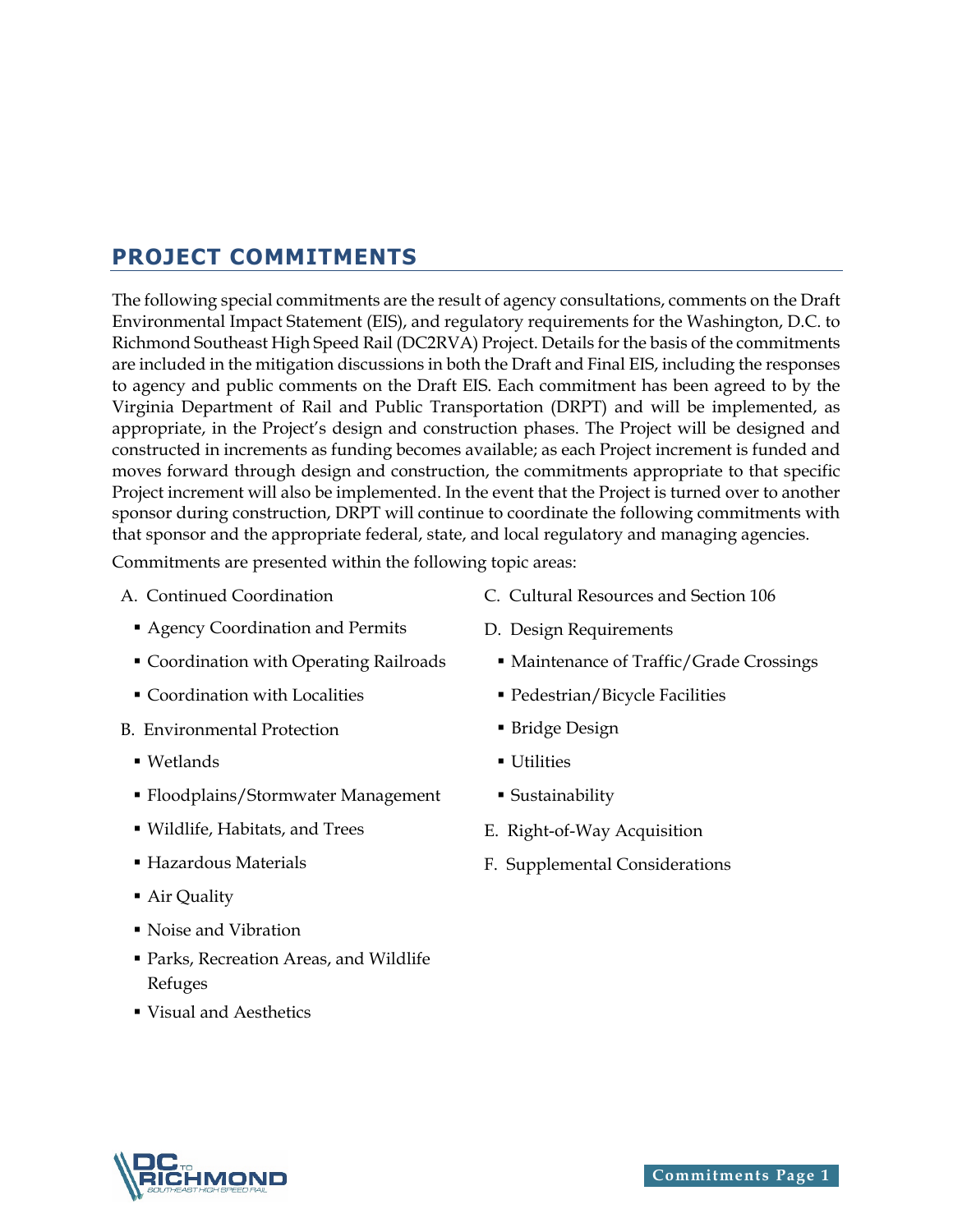# **A. CONTINUED COORDINATION**

A1 DRPT will continue to coordinate with federal and state agencies, affected localities, the general public, and other stakeholders during future phases of design and permitting in accordance with all applicable federal and state laws and regulations.

#### **AGENCY COORDINATION AND PERMITS**

- A2 DRPT will continue to coordinate with the U.S. Army Corps of Engineers (USACE), U.S. Fish & Wildlife Service (USFWS), U.S. Environmental Protection Agency (EPA), National Marine Fisheries Service (NMFS), Virginia Department of Environmental Quality (DEQ), Virginia Department of Conservation and Recreation (VDCR), Virginia Department of Game and Inland Fisheries (VDGIF), Virginia Marine Resource Commission (VMRC) and other regulatory agencies regarding habitat and wildlife, including any updates to listed species, to ensure impacts are avoided to the extent practicable throughout future phases of design and permitting.
- A3 For proposed activities that impact wetlands and/or surface waters, DRPT will prepare a Joint Permit Application (JPA) to be submitted to the USACE, DEQ, VMRC and local wetland boards. Proposed compensatory mitigation will be developed in coordination with the USACE during preparation of the JPA.
- A3.1 Section 401 of the Clean Water Act Water Quality Certification
- A3.2 Section 402 of the Clean Water Act—National Pollution Discharge Elimination System (NPDES)
- A3.4 Section 404 of the Clean Water Act Dredge and Fill Materials
- A3.5 Section 408 of the Clean Water Act USACE permission to alter or occupy civil works projects previously constructed by the Corps such as dams, levees, or flood channels
- A3.6 Code of Virginia Chapter 2, Title 62.1 Subaqueous Stream Bed Bottom—VMRC
- A3.7  **Section 9 of the Rivers and Harbors Act United States Coast Guard**
- A3.8 Section 10 of the Rivers and Harbors Act-USACE
- A3.9 MS4 Permit—Small Municipal Separate Storm Sewer Systems
- A4 DRPT will consult the Regulatory In-Lieu Fee and Bank Information Tracking System (RIBITS) to investigate the availability of mitigation bank credits during future phases of design. If there are insufficient bank or in-lieu fee credits, DRPT is prepared to develop a permittee-responsible mitigation proposal in coordination with USACE early in the permitting process.
- A5 DRPT will coordinate with the National Park Service (NPS) during future phases of design and construction to avoid/minimize temporary impacts to NPS properties. Should such temporary impacts be unavoidable, DRPT will ask NPS for temporary construction access permits, as required, at that time.
- A6 DRPT will ensure Project conformance with applicable performance criteria for areas protected by the Chesapeake Bay Preservation Act as specified in 9VAC 25-830-130 of the Chesapeake Bay Preservation Area Designation and Management Regulations and local ordinances, including minimizing land disturbance and impervious cover.

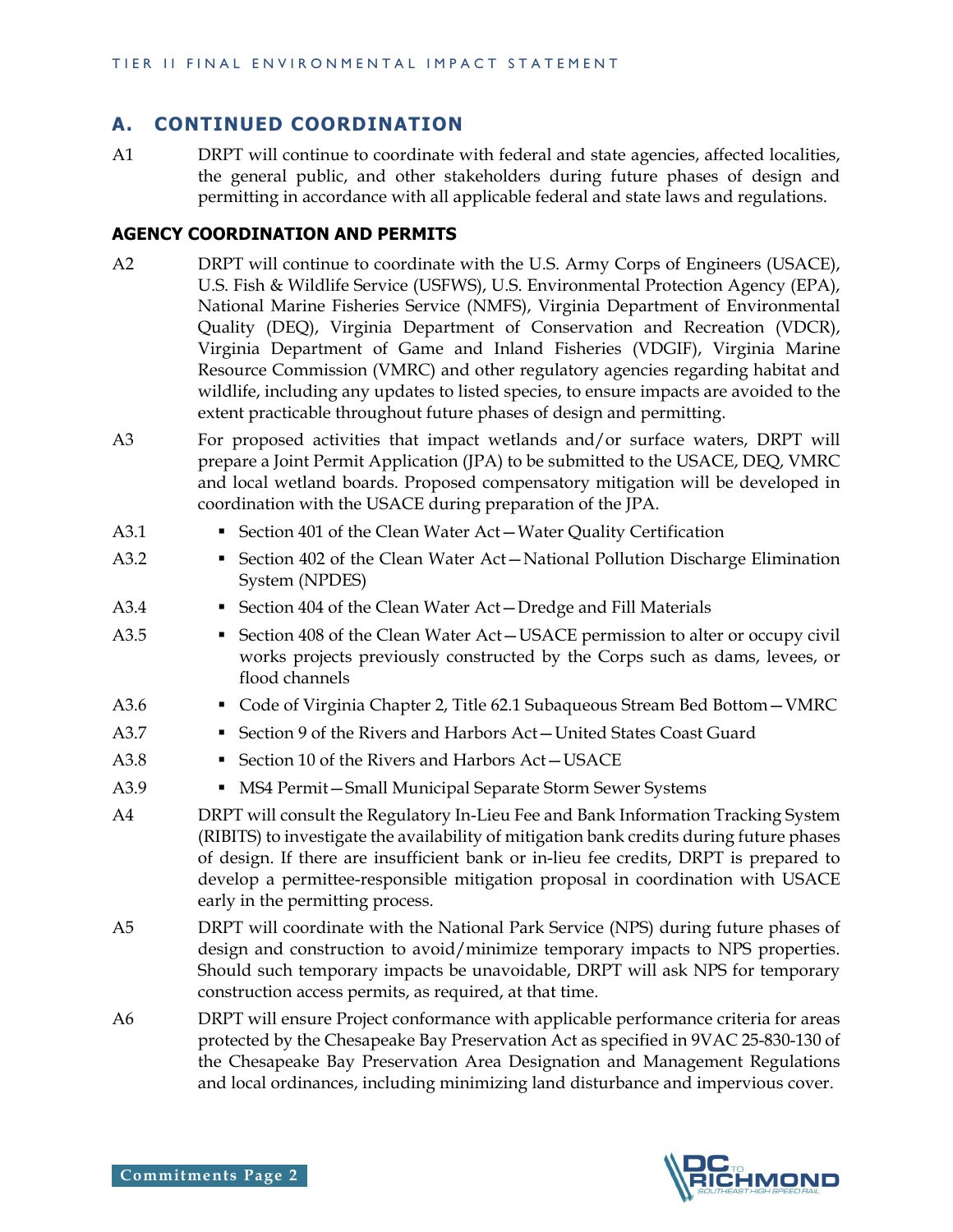- A7 Since the DC2RVA Project would disturb more than 10,000 square feet of land, it must obtain a Virginia Stormwater Management Program (VSMP) general NPDES permit through the VDCR. A site-specific Stormwater Pollution Prevention Plan (SWPPP) will need to be prepared and implemented. The SWPPP outlines the steps and techniques the operator will take to comply with the terms and conditions of the permit, including water quality/quantity requirements that are consistent with the VSMP permit regulations, to reduce pollutants in the stormwater runoff from the construction site. The SWPPP also includes a description of post development stormwater management measures to be installed. Prior to construction, an erosion and sediment control (ESC) plan and a stormwater management plan (SMP) to ensure compliance with state law and regulations will be prepared and implemented.
- A8 DRPT will submit a Federal Consistency Determination for the Preferred Alternative that analyzes the coastal effects of the Project in light of the enforceable policies of the Virginia Coastal Zone Management Program and provides commitment to comply with those policies.

#### **COORDINATION WITH OPERATING RAILROADS**

- A8 Existing operations for Amtrak, Virginia Railway Express (VRE), and CSX Transportation (CSXT) will be maintained during construction to the extent practicable.
- A9 DRPT will continue to coordinate with FRA, District Department of Transportation (DDOT), VRE, and the Washington Metropolitan Area Transit Authority (WMATA) on the Long Bridge project throughout the design and construction phases.
- A10 DRPT will continue to coordinate with CSXT, Amtrak, and VRE to ensure proposed track improvements under DC2RVA align with any ongoing and planned station expansion projects. Additional commitments for track and station design will be the responsibility of CSXT and Amtrak.
- A11 Potential Project impacts to WMATA facilities, and the zone of influence if any impacts are discovered, will be identified as part of future phases of design.

#### **COORDINATION WITH LOCALITIES**

- A12 DRPT will continue to coordinate with all local governments along the Project corridor through future phases of design and construction. Specific coordination commitments include:
- A12.1 Arlington County: Activities in the vicinity of Long Bridge Park.
- A12.2 City of Alexandria: Coordinate future design improvements for King Street Station and associated spanning of King Street and Commonwealth Avenue.
- A12.3 Fairfax County: Coordinate with Fairfax County Park Authority through future phases of design for mitigation of impacts to Fairfax County parks.
- A12.4 Prince William County: Develop plans for Railroad Avenue (in Woodbridge) to determine the feasibility of providing a frontage road or alternate access, with additional review of traffic data for grade crossings as needed.
- A12.5 City of Fredericksburg: Coordinate future design elements of the Lansdowne Road grade separation, station improvements, and Rappahannock River Bridge.

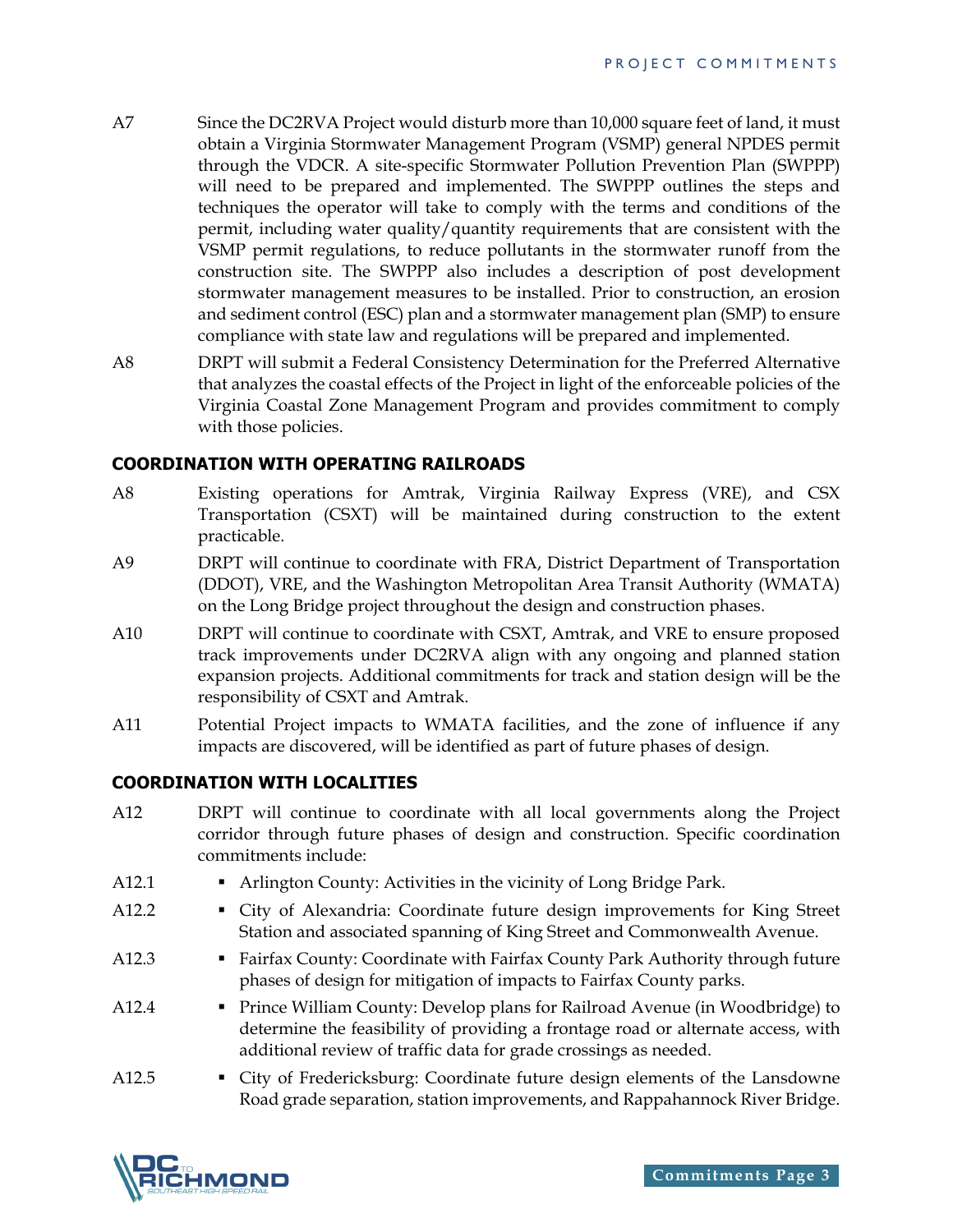- A12.6 Spotsylvania County: Continue to coordinate with the County to incorporate future roadway improvements.
- A12.7 **•** Henrico County: Continue to coordinate with the County and other stakeholders during the future design of the Hungary Road overpass and the U.S. Bike Route 1 connectivity.
- A12.8 City of Richmond: Continue coordination and perform additional review of traffic data to update traffic conditions for existing at-grade crossings in Richmond, as required during future phases of design.
- A12.9 City of Richmond: Continue coordination to develop a parking plan for Main Street Station's future intercity passenger needs in conjunction with the City's plans for its property around Main Street Station and other development within Shockoe Bottom.

# **B. ENVIRONMENTAL PROTECTION**

#### **WETLANDS**

- B1 Efforts to avoid and minimize impacts to wetlands will continue into future phases of design. At that time, the functions, values and condition of wetlands and the availability of mitigation sites will be evaluated. DRPT will use the methodology in use by USACE at the time of application for determining compensation requirements.
- B2 A formal jurisdictional determination will be submitted to the USACE during the Joint Permit Application process during future phases of design.

# **FLOODPLAINS/STORMWATER MANAGEMENT**

- B3 The Project will be designed and constructed in accordance with Executive Order 11988—Floodplain Management; 23 CFR 650 Subpart A—Location and Hydraulic Design of Encroachments on Flood Plains, and the Virginia Erosion and Sediment Control Regulations, and the Virginia Stormwater Management Law and regulations.
- B4 DRPT will coordinate with the Federal Emergency Management Administration (FEMA) to determine if a Conditional Letter of Map Revision (CLOMR) and a subsequent final Letter of Map Revision (LOMR) are required for the Project. Floodplain development permits will be obtained from the local jurisdictions and include a no-rise/impact certification for each regulated floodplain/floodway and/or non-encroachment area crossing or a submittal for a CLOMR per 44 CFR Section 65.12.
- B5 Placement of stormwater management facilities will avoid wetlands and other aquatic habitats, to the extent feasible.
- B6 DRPT will develop and submit to DEQ site-specific Stormwater Management (SWM) and Erosion and Sediment Control (E&SC) plans.

#### **WILDLIFE, HABITATS, AND TREES**

B7 To the maximum extent practicable, DRPT will avoid grading and construction during migratory bird breeding season. If construction is necessary during the breeding season, DRPT will conduct nest surveys, if necessary, and will avoid activities within 100 feet of active nests, where possible.

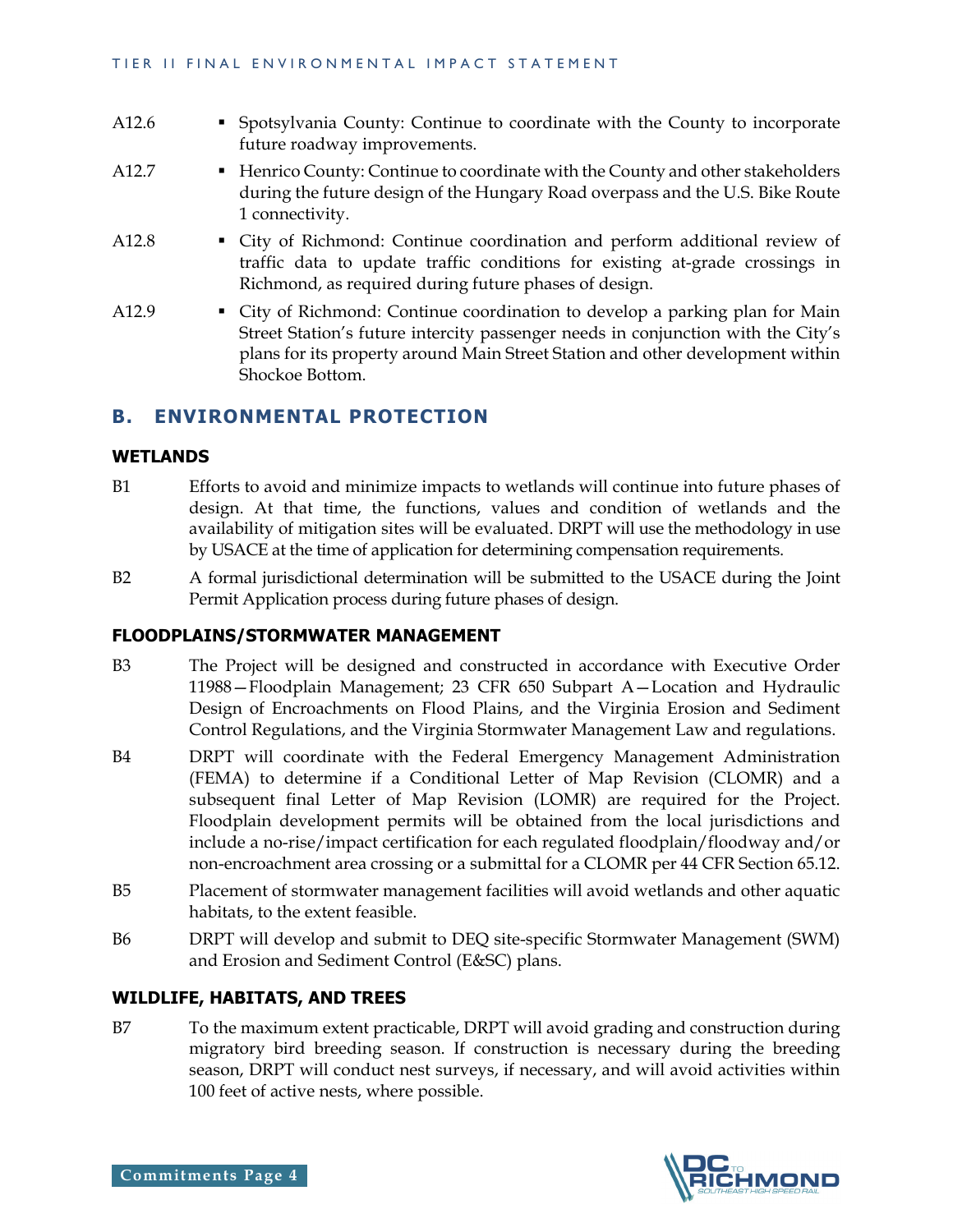- B8 Bottomless culverts and single-span bridges will be considered at smaller streams to maintain fish passage and channel morphology and to avoid instream work to the extent practicable.
- B9 DRPT will continue to consider special design features to improve wildlife corridors. DRPT will evaluate providing oversized culverts and extended bridges in areas where habitat fragmentation would occur.
- B10 DRPT will continue coordination with USFWS, VDGIF, and NMFS pursuant to Section 7 of the Endangered Species Act of 1973, as amended, for potential impacts to federally listed species, where required during future phases of design and permitting.
- B11 Detailed maps depicting the location of new structures, including areas of pile driving and detailed descriptions of the proposed work, will be provided to VDGIF for review and comment during future phases of design. VDGIF's comments and proposed Time of Year restrictions will be incorporated in the DEQ and/or VMRC permit conditions.
- B12 Construction contract documents will include appropriate measures to protect mature trees along the limits of disturbance.
- B13 DRPT will provide special provisions for work in waters containing submerged aquatic vegetation (SAV). During future phases of design, DRPT will submit a request to remove SAV from, or plant SAV on, state-administered benthic surfaces as part of a JPA to the VMRC.

#### **HAZARDOUS MATERIALS**

- B14 DRPT will comply with the requirements for solid and hazardous wastes and hazardous materials specified by DEQ during construction. Prior to the acquisition of right-of-way and construction, thorough site investigations (Phase I or Phase II Environmental Site Assessment, as appropriate) will be conducted, as required, to determine whether any of the sites are contaminated, and, if so, the nature and extent of that contamination. Any additional hazardous material sites discovered during construction will be removed and disposed of in compliance with all applicable federal, state, and local regulations. All structures being demolished, renovated, and/or removed will be inspected for asbestos containing materials (ACM) and lead-based paint (LBP) prior to demolition. If ACM or LBP are found, in addition to the federal waste-related regulations, state regulations for ACM and for LBP will be followed. All necessary remediation will be conducted in compliance with applicable federal, state, and local environmental laws and will be coordinated with the EPA, DEQ, and other federal or state or local agencies as necessary.
- B15 All solid waste, hazardous waste, and hazardous materials generated by the Project will be handled and managed in accordance with federal, state and local regulations, including the Virginia Solid Waste Management Regulations.

# **AIR QUALITY**

B16 DRPT will follow the Virginia Department of Transportation (VDOT) Road and Bridge Specifications during design and construction. Dust suppression or containment systems will be implemented, as appropriate, to minimize migration of fugitive dust and airborne contaminants.

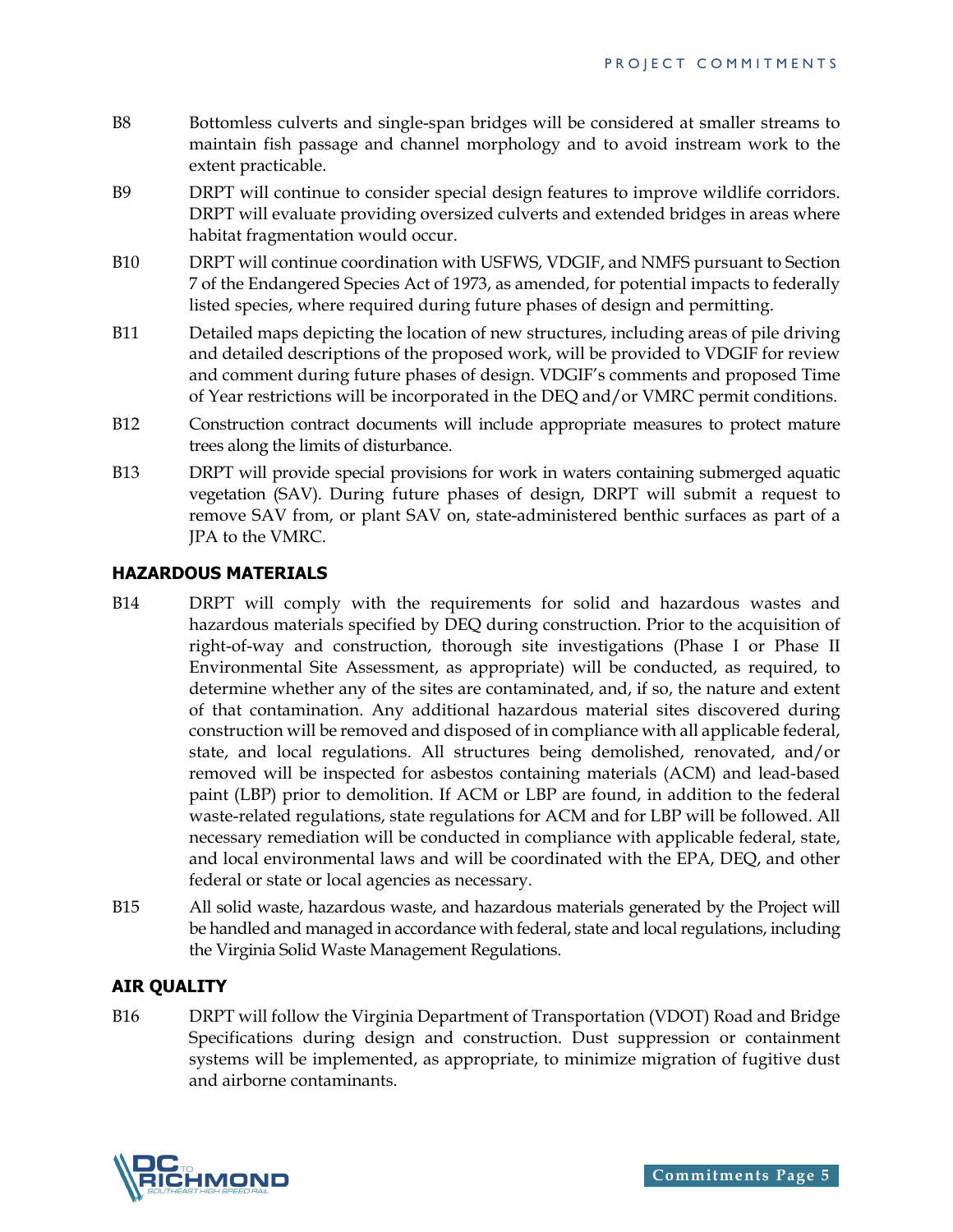B17 DRPT will take all reasonable precautions during Project construction to limit the emissions of volatile organic compounds (VOC) and nitrogen oxides  $(NO<sub>x</sub>)$  and will adhere to limitations on the use of "cut-back" during construction consistent with 9 VAC 5-45-780 *et seq*.

#### **NOISE AND VIBRATION**

- B18 Noise and vibration mitigation will be addressed during future phases of design using FRA's High-Speed Ground Transportation Noise and Vibration Impact Assessment (September 2012) procedures.
- B19 DRPT will coordinate with CSXT to mitigate vibration impacts related to freight trains on realigned or new tracks.
- B20 DRPT will consider implementing a community liaison program to address noise and vibration impacts and mitigation during future phases of design of the Project, as applicable.

#### **PARKS, RECREATION AREAS, AND WILDLIFE REFUGES**

- B21 DRPT will continue coordination with owners and operators of federal, state, and local parks, recreational areas and wildlife refuges throughout future phases of design and construction. Any land that is temporarily impacted will be restored and stabilized through revegetation to as near its prior condition as possible after construction, and the activities of the facility not be affected during the timeframe of the temporary impacts. Access and connectivity to parks and trails will be maintained throughout construction.
- B22 Impacts to the existing trees and vegetation within the existing right-of-way will be minimized to the greatest extent practical to maintain the visual buffer between parks and the rail corridor.

#### **VISUAL AND AESTHETICS**

B23 DRPT will continue to work with affected communities during the future phases of design on the nature and style of design for visually-significant structures, such as the major waterway crossings of the Occoquan River, Neabsco Creek, Rappahannock River, and James River

# **C. CULTURAL RESOURCES AND SECTION 106**

- C1 A "process" Programmatic Agreement (PA) for the Washington, DC to Charlotte, NC high speed rail corridor was developed during the Tier I phase of the Project. A Section 106 Memorandum of Agreement (MOA) is currently under development for the DC2RVA Project to outline the Project commitments under Section 106 of the National Historic Preservation Act; Appendix K of this Final EIS is the Draft MOA. The Final Section 106 MOA will be included in the Record of Decision (ROD) for this Project.
- C2 As part of the Section 106 process, DRPT, in consultation with the Virginia Department of Historic Resources (DHR), identified 21 historic properties along the DC2RVA corridor that would be adversely affected by the Project. This includes four buildings, two structures, seven historic districts, and eight archaeological sites. Specific Section 106 mitigations for each of these resources are presented in the following (in north to south order):

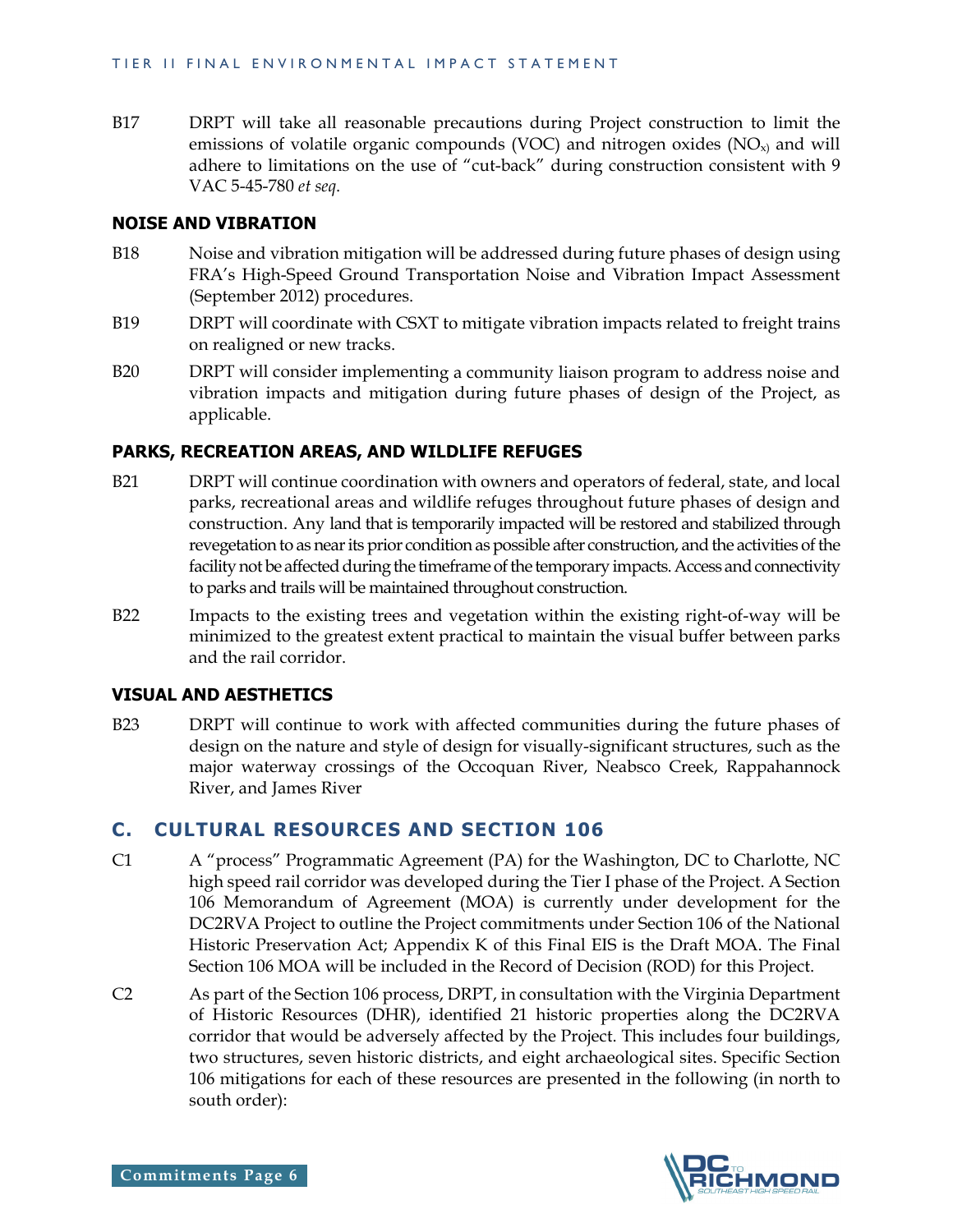| C <sub>2.1</sub>   | ٠ | Richmond, Fredericksburg and Potomac Railroad (RF&P) (500-0001)                                                                                                                                                  |
|--------------------|---|------------------------------------------------------------------------------------------------------------------------------------------------------------------------------------------------------------------|
| C2.1.1             |   | Architectural evaluation/Phase II-level study of bridges to be demolished as<br>$\qquad \qquad -$<br>part of the Project that are contributing elements to the railroad district                                 |
| C2.1.2             |   | Oral histories of two individuals with an in-depth knowledge/long tenure<br>working on structures along historic RF&P rail line                                                                                  |
| C2.1.3             |   | Creation of an online Project map/story board to highlight historic properties<br>along the corridor                                                                                                             |
| C <sub>2.2</sub>   | ٠ | RF&P Bridge over Occoquan River (500-0001-0022)                                                                                                                                                                  |
| C2.2.1             |   | Design review of new structure to assure historic resource compatibility                                                                                                                                         |
| C2.2.2             |   | Historic American Engineering Record (HAER) documentation of extant<br>$\qquad \qquad -$<br>structure to include measured drawings, large-format photographs, archival<br>research and production of HAER report |
| C <sub>2.3</sub>   |   | Rippon Lodge $(076-0023)$                                                                                                                                                                                        |
| C <sub>2.3.1</sub> |   | Design review of new railroad structures near the Rippon Lodge to assure<br>historic resource compatibility                                                                                                      |
| C2.3.2             |   | Cultural landscape study of the Neabsco Creek watershed between Rippon<br>$\overline{\phantom{m}}$<br>Lodge and the Neabsco Creek bridge                                                                         |
| C2.3.3             |   | Interpretive sign on Neabsco Creek watershed to be placed near the Rippon<br>$\qquad \qquad -$<br>Lodge/Neabsco Creek in a location deemed suitable by Prince William<br>County                                  |
| C2.3.4             |   | Restoration of the viewshed between Rippon Lodge and the Neabsco Creek<br>$\overline{\phantom{m}}$<br>rail bridge through the removal of underbrush                                                              |
| C <sub>2.4</sub>   |   | Civil War Campsite (Site 44ST1223)                                                                                                                                                                               |
| C2.4.1             |   | Archaeological data recovery at the portion of the site to be impacted by the<br>$\qquad \qquad -$<br>Project                                                                                                    |
| C2.4.2             |   | Installation of interpretive sign on archaeology and camp life in a location<br>deemed appropriate by NPS-Fredericksburg                                                                                         |
| C2.4.3             |   | - Scholarly article discussing the historical and archaeological importance of<br>the site                                                                                                                       |
| C <sub>2.5</sub>   | ٠ | Rappahannock River Railroad Bridge & Structures/ Platform (111-0132-0025)                                                                                                                                        |
| C2.5.1             |   | Design review of new railroad structures to assure historic resource<br>compatibility                                                                                                                            |
| C2.5.2             |   | Historic American Engineering Record (HAER) documentation of extant<br>structures to include measured drawings, large-format photographs, archival<br>research, and the production of HAER report                |
| C2.5.3             |   | Cultural landscape study of the Rappahannock River watershed and historic<br>$-$<br>transportation crossings within the City of Fredericksburg                                                                   |
| C <sub>2.6</sub>   |   | Bridge/Marye's Mill (Site 44SP0178), Block 49 (Site 44SP0688), and Block 48 (Site<br>44SP0687)                                                                                                                   |

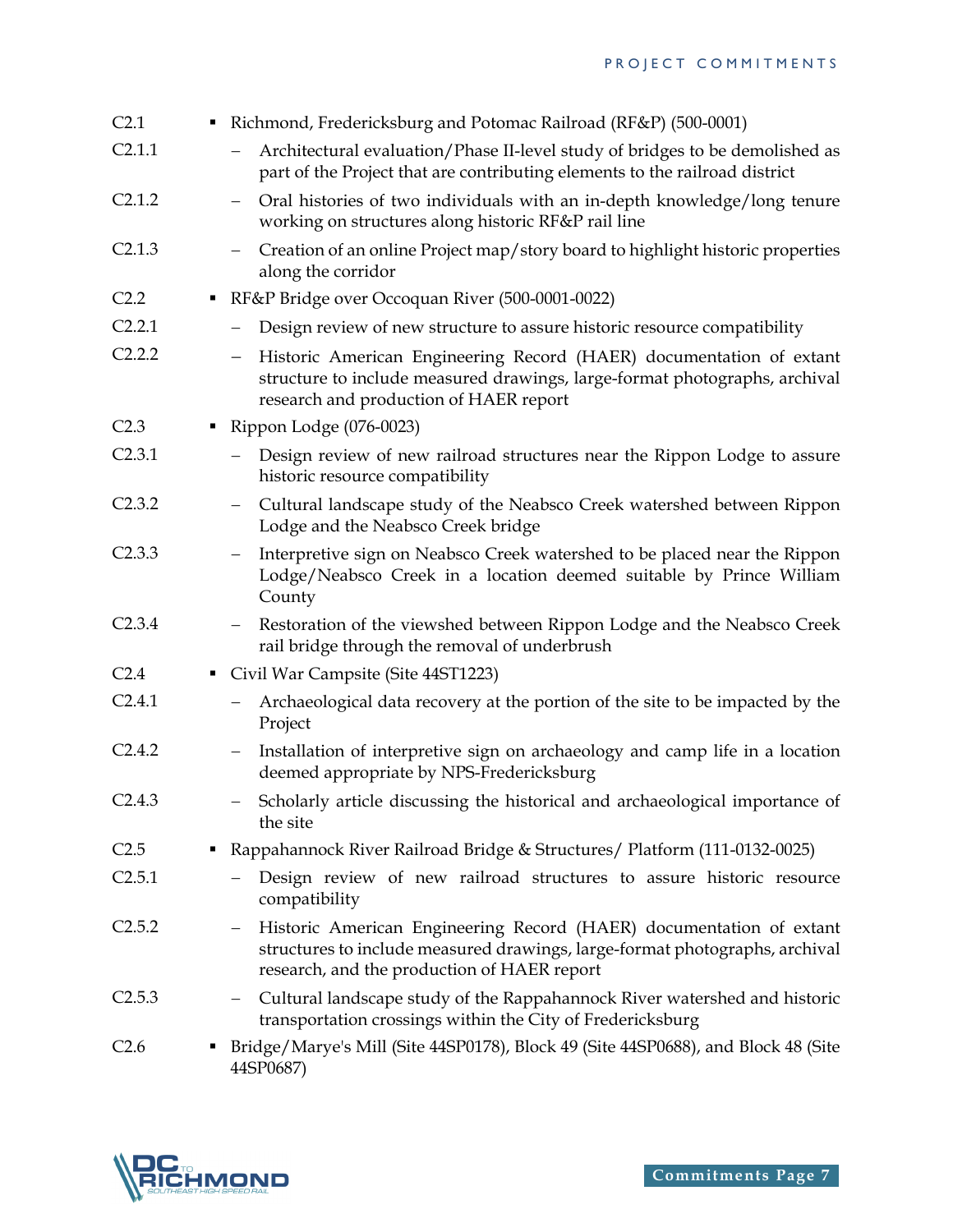#### TIER II FINAL ENVIRONMENTAL IMPACT STATEMENT

| C2.6.1                 |                          | Archaeological data recovery at the portions of each site to be impacted by<br>the Project                                                                                           |
|------------------------|--------------------------|--------------------------------------------------------------------------------------------------------------------------------------------------------------------------------------|
| C2.6.2                 |                          | Scholarly article discussing the historical and archaeological importance of<br>these three sites                                                                                    |
| C2.6.3                 |                          | Lecture presented to the general public on the history and archaeology of the<br>three sites                                                                                         |
| C2.6.4                 |                          | Museum display in new Fredericksburg passenger station to highlight the<br>sites and showcase artifacts retrieved during data recovery                                               |
| C2.6.5                 | $\overline{\phantom{m}}$ | Interpretive sign to be placed within or near Fredericksburg passenger station<br>describing the archaeology of the area                                                             |
| C2.7<br>٠              |                          | Fredericksburg Historic District (111-0132)                                                                                                                                          |
| C2.7.1                 |                          | Design review of new parking deck and passenger station to assure historic<br>district compatibility                                                                                 |
| C2.7.2                 |                          | Development of historic context on the evolution of the rail system in<br>downtown Fredericksburg                                                                                    |
| C2.7.3                 | $\overline{\phantom{m}}$ | Lecture for the general public on the results of the contextual study on the<br>evolution of the railroad in Fredericksburg                                                          |
| C2.7.4                 | $\overline{\phantom{m}}$ | Abbreviated narrative for use in developing a webpage on the history of the<br>railroad in Fredericksburg, as well as details of the Project                                         |
| C <sub>2.8</sub><br>٠  |                          | Earthwork/Jackson's Earthwork (Site 44SP0468)                                                                                                                                        |
| C <sub>2.8.1</sub>     |                          | Archaeological data recovery at the portion of the site to be impacted by the<br>Project                                                                                             |
| C <sub>2.8.2</sub>     |                          | Installation of interpretive sign on archaeology and camp life in a location<br>deemed appropriate by NPS-Fredericksburg                                                             |
| C2.8.3                 | $\overline{\phantom{m}}$ | Scholarly article discussing the historical and archaeological importance of<br>the site                                                                                             |
| C <sub>2.9</sub><br>٠  |                          | Doswell Historic District (042-5448)                                                                                                                                                 |
| C <sub>2.9.1</sub>     |                          | National Register of Historic Places (NRHP) nomination form for the historic<br>district                                                                                             |
| C <sub>2.9.2</sub>     |                          | Virginia state historical highway marker on the Doswell Historic District                                                                                                            |
| C <sub>2.9.3</sub>     |                          | Abbreviated narrative for use in developing a webpage on the history of<br>Doswell, as well as details of the Project                                                                |
| C <sub>2.10</sub><br>٠ |                          | Doswell Depot and Tower (042-0093)                                                                                                                                                   |
| C2.10.1                |                          | Historic American Building Survey (HABS) documentation of the tower to<br>include measured drawings, large-format photography, archival research,<br>and production of a HABS report |
| C2.10.2                |                          | Move tower from limits of disturbance to new site adjacent to tracks but<br>outside Project limits                                                                                   |
| C2.10.3                |                          | Interpretive sign on the history of the resource to be placed within or near<br>depot or tower                                                                                       |

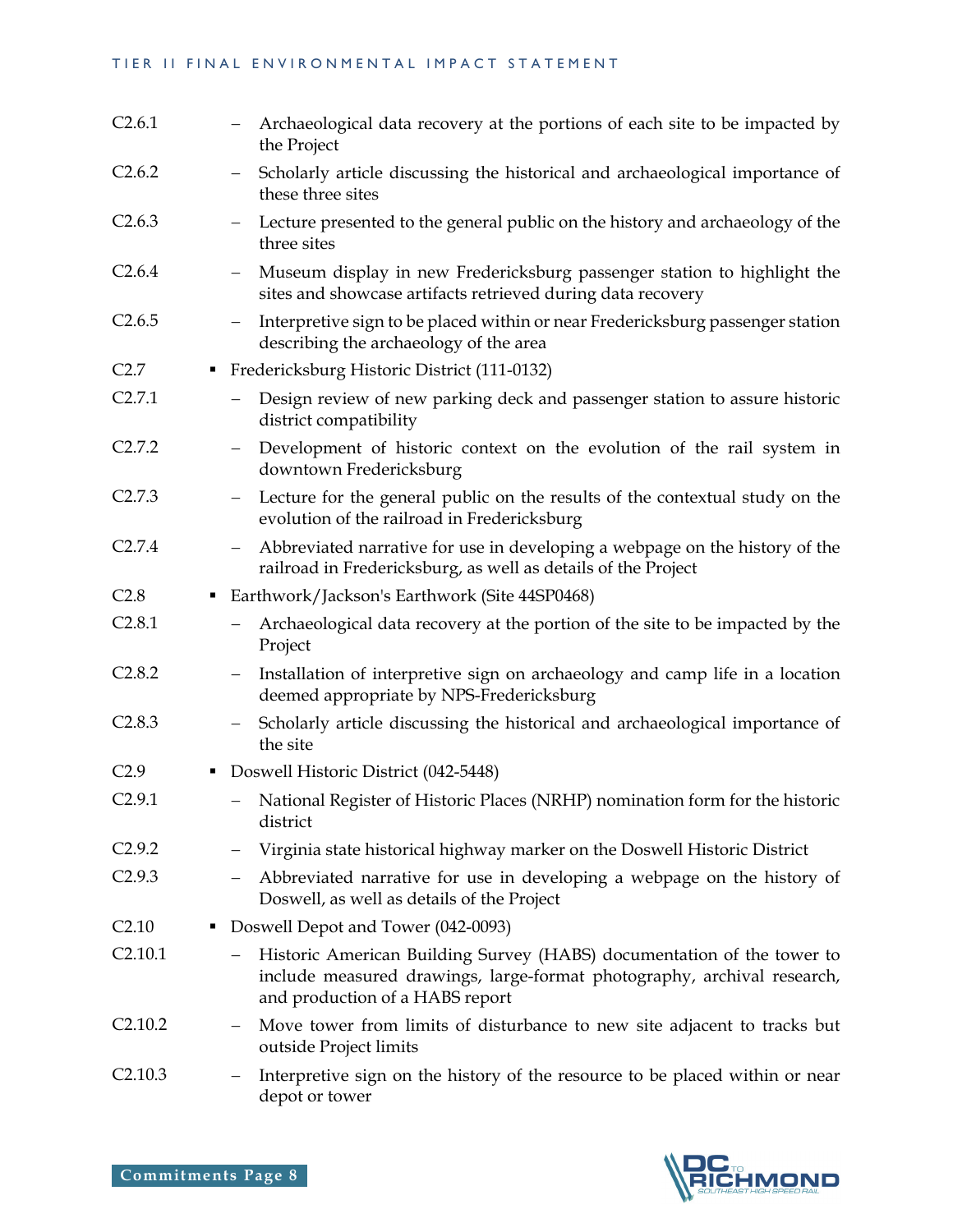| C2.11             |   | Berkleytown Historic District (166-5073)                                                                                                                                                                                                      |
|-------------------|---|-----------------------------------------------------------------------------------------------------------------------------------------------------------------------------------------------------------------------------------------------|
| C2.11.1           |   | Design review of new road structure (Vaughan Road) to assure historic<br>district compatibility                                                                                                                                               |
| C2.11.2           |   | Oral histories of two individuals with long tenure living or working in district                                                                                                                                                              |
| C2.11.3           |   | NRHP nomination form for the historic district                                                                                                                                                                                                |
| C2.11.4           |   | Create text for historic walking tour of district in consultation with Town of<br>Ashland and Ashland Museum                                                                                                                                  |
| C2.11.5           |   | Virginia state historical highway marker on the Berkleytown Historic District<br>$\overline{\phantom{m}}$                                                                                                                                     |
| C <sub>2.12</sub> | ٠ | Laurel Industrial School Historic District (043-0292) and Main Building/Robert<br>Styles Building (043-0292-0001)                                                                                                                             |
| C2.12.1           |   | Design review of new road structure (Hungary Road) to assure historic<br>district compatibility                                                                                                                                               |
| C2.12.2           |   | Historic context on late-nineteenth/early-twentieth century reform schools in<br>Central Virginia                                                                                                                                             |
| C2.12.3           |   | Series of georeferenced, GIS-based overlays to illustrate the evolution of the<br>$-$ .<br>landscape and road system in this area                                                                                                             |
| C2.12.4           |   | Interpretive sign to be placed within or near Main Building/Robert Styles<br>$\qquad \qquad -$<br>Building on the history of the resource                                                                                                     |
| C2.13             | ٠ | Shockoe Valley & Tobacco Row Historic District (127-0344)                                                                                                                                                                                     |
| C2.13.1           |   | Design review of platform and other station modifications to assure historic<br>district compatibility                                                                                                                                        |
| C2.13.2           |   | Development of historic context on the association of the slave trade and the<br>RF&P railroad/the downtown Richmond segment of the Virginia Central<br>Railroad and other precursors of the Chesapeake and Ohio/Seaboard<br>Railroad         |
| C2.13.3           |   | Lecture presented to the general public on the association of the slave trade<br>and the RF&P railroad/the downtown Richmond segment of the Virginia<br>Central Railroad and other precursors of the Chesapeake and Ohio/Seaboard<br>Railroad |
| C2.13.4           |   | Work with City of Richmond and others to create boundaries for a potential<br>slave trade-related historic district in Shockoe Bottom                                                                                                         |
| C2.13.5           |   | Fabrication and installation of a Virginia state historical highway marker<br>documenting the slave trade and nearby associated sites                                                                                                         |
| C <sub>2.14</sub> | ٠ | Main Street Station Parking Lot/Railroad (Site 44HE1098), Railroad/Warehouse<br>(Site 44HE1097), and Warehouse (Site 44HE1094)                                                                                                                |
| C2.14.1           |   | Archaeological data recovery at the portions of each site to be impacted by<br>the Project                                                                                                                                                    |
| C2.14.2           |   | Scholarly article discussing the historical and archaeological importance of<br>these four sites                                                                                                                                              |

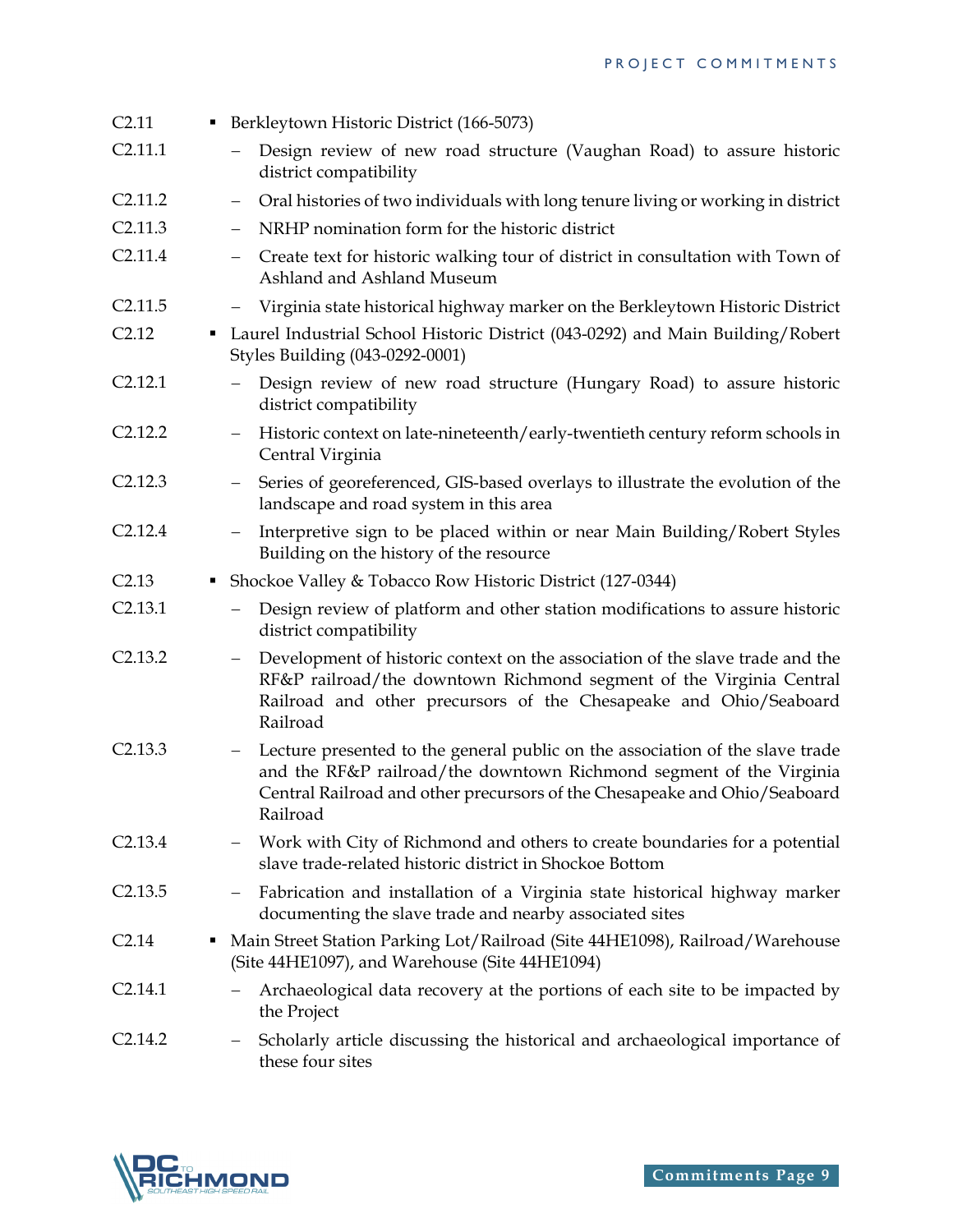#### TIER II FINAL ENVIRONMENTAL IMPACT STATEMENT

- C2.14.3 Lecture presented to the general public on the history and archaeology of the four sites  $C2.14.4$  - Interpretive sign describing the postbellum and  $20<sup>th</sup>$  century history and archaeology of the area to be placed within or near Main Street Station
- C2.15 Main Street Station and Trainshed (127-0172)
- C2.15.1 Design review of platform modifications to assure resource compatibility
- C2.15.2 Development of historic context on the evolution of the rail system in downtown Richmond
- C2.15.3 Creation of webpage documenting the evolution of the rail system in downtown Richmond
- C2.16 Seaboard Air Line Railroad Corridor (127-6271)
- C2.16.1 Design review of modifications to contributing elements to the district to assure resource compatibility
- C2.16.2 Development of historic context on railroad depots and associated facilities along the Seaboard Air Line Railroad in Virginia
- C2.16.3 Document stations and towers that are contributing elements to the Seaboard Air Line Railroad that have not been previously recorded with the Virginia SHPO
- C3 As part of the NEPA process but outside of Section 106, DRPT, in consultation with FRA and the DHR, have committed to the following stipulations regarding the Grave Yard for Free People of Color and Slaves (44HE1203) in Richmond:
- C3.1 Completion of a landscape analysis of site 44HE1203 and surrounding area to understand the chronology of area development, including revisiting site boundaries and NRHP eligibility
- C3.2 Archaeological testing within the final limits of disturbance in the area of site 44HE1203 to examine the subsurface integrity and ascertain the potential for intact burials
- C3.3 Archaeological monitoring by a Secretary of the Interior-qualified archaeologist during all DC2RVA construction-related ground disturbing activities in this area to assure that no unanticipated/undiscovered archaeological or burial remains are encountered during ground-disturbing construction

# **D. DESIGN REQUIREMENTS**

#### **MAINTENANCE OF TRAFFIC/GRADE CROSSINGS**

- D1 Detailed traffic control plans to minimize construction impacts will be developed as part of future phases of design.
- D2 Access will be maintained to all properties, including residential properties, during construction and will be coordinated with First Responders.
- D3 The specific dynamic crossing safety technology to control exit gates (such as embedded loops or radar) will be determined during future design phases of the Project and is subject to FRA approval at the time of that design.

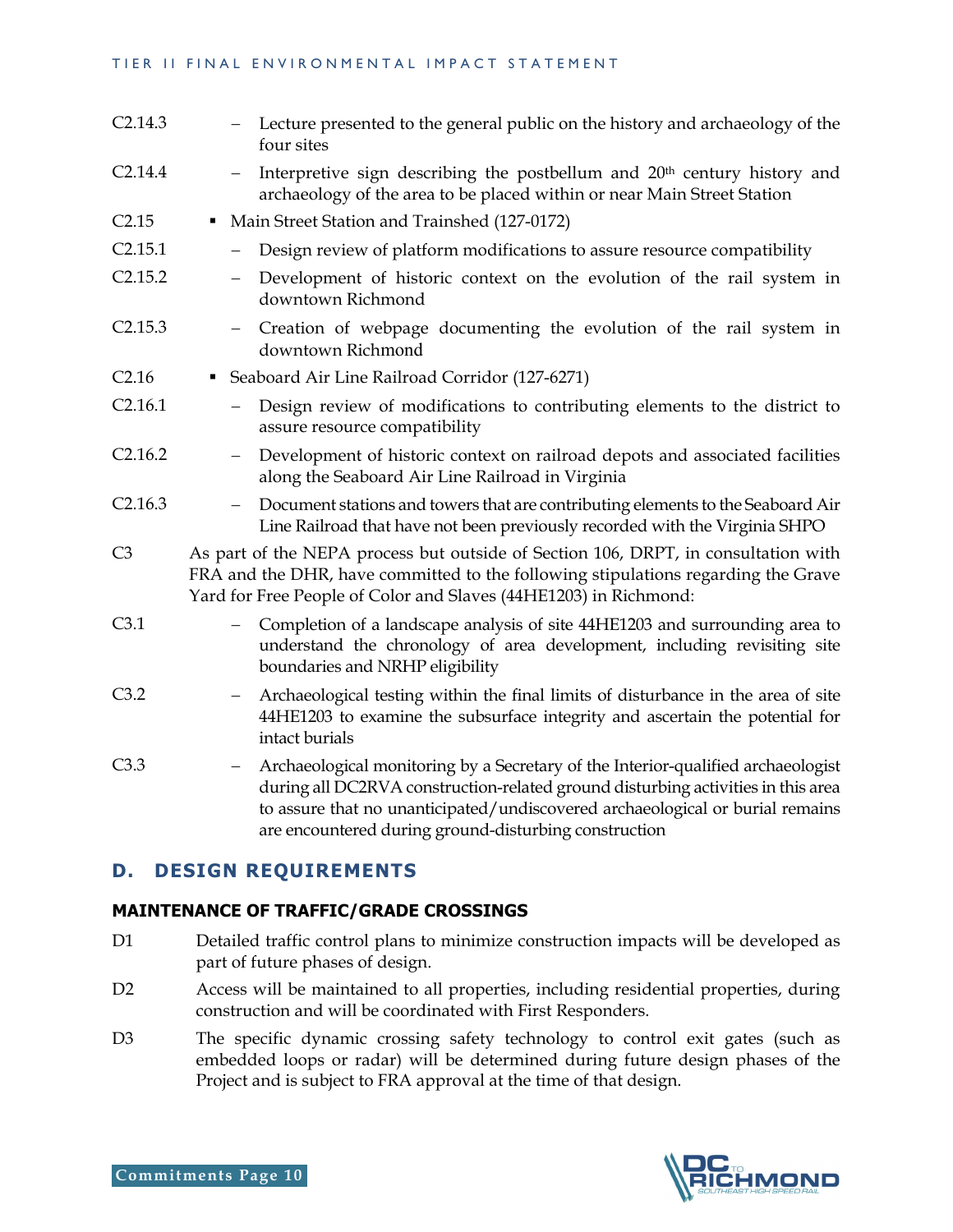D4 For private at-grade crossings, DRPT will coordinate with CSXT and property owners to review or confirm means of access to each property, including specific features of locking gates at each crossing identified for such treatment, during future phases of design. At-grade crossing treatments are subject to FRA approval at the time of that design.

#### **PEDESTRIAN/BICYLE FACILITIES**

- D5 DRPT will continue to work with NPS throughout future phases of design and will maintain trail connectivity and functionality throughout Project construction activities that affect the Mount Vernon Trail.
- D6 The DC2RVA Project will address and improve, as necessary, bike/pedestrian safety warning devices at all public crossings along the DC2RVA rail corridor, in keeping with the Project's Basis of Design, ADA requirements, and applicable FRA, Amtrak, CSXT, and VDOT safety standards, as well as local agencies' multimodal plans so as not to preclude any planned connections.

#### **BRIDGE DESIGN**

- D7 Future phases of design of major water crossings will at a minimum, match the existing horizontal and vertical openings of the existing crossings. Construction phasing will address impacts to recreational uses.
- D8 DRPT will coordinate with the Virginia Department of Conservation and Recreation (VDCR) regarding bridge design at scenic river crossings.
- D9 DRPT will coordinate with Prince William County on the design and aesthetic features of the Occoquan River and Neabsco Creek rail bridges.
- D10 DRPT will coordinate with the City of Fredericksburg on the design and aesthetic features of the Rappahannock River rail bridge.
- D11 DRPT will coordinate with the City of Richmond on the design and aesthetic features of the James River rail bridge.

#### **UTILITIES**

- D12 DRPT will coordinate with local utilities to identify potential impacts to public water distribution systems or sanitary sewage collection systems during future phases of design.
- D13 DRPT will inform local communities regarding utility impacts and will develop appropriate measures to minimize or mitigate impacts to the community.
- D14 DRPT will coordinate with utility owners, including Dominion Virginia Power, during future phases of design to identify potential conflicts with utilities outside of CSXT right-of-way and to coordinate the location of planned utilities outside of CSXT right-of-way to reduce or eliminate potential future conflicts.
- D15 DRPT will submit an application to the local health department(s) to relocate any onsite sewage systems that may be impacted by construction.